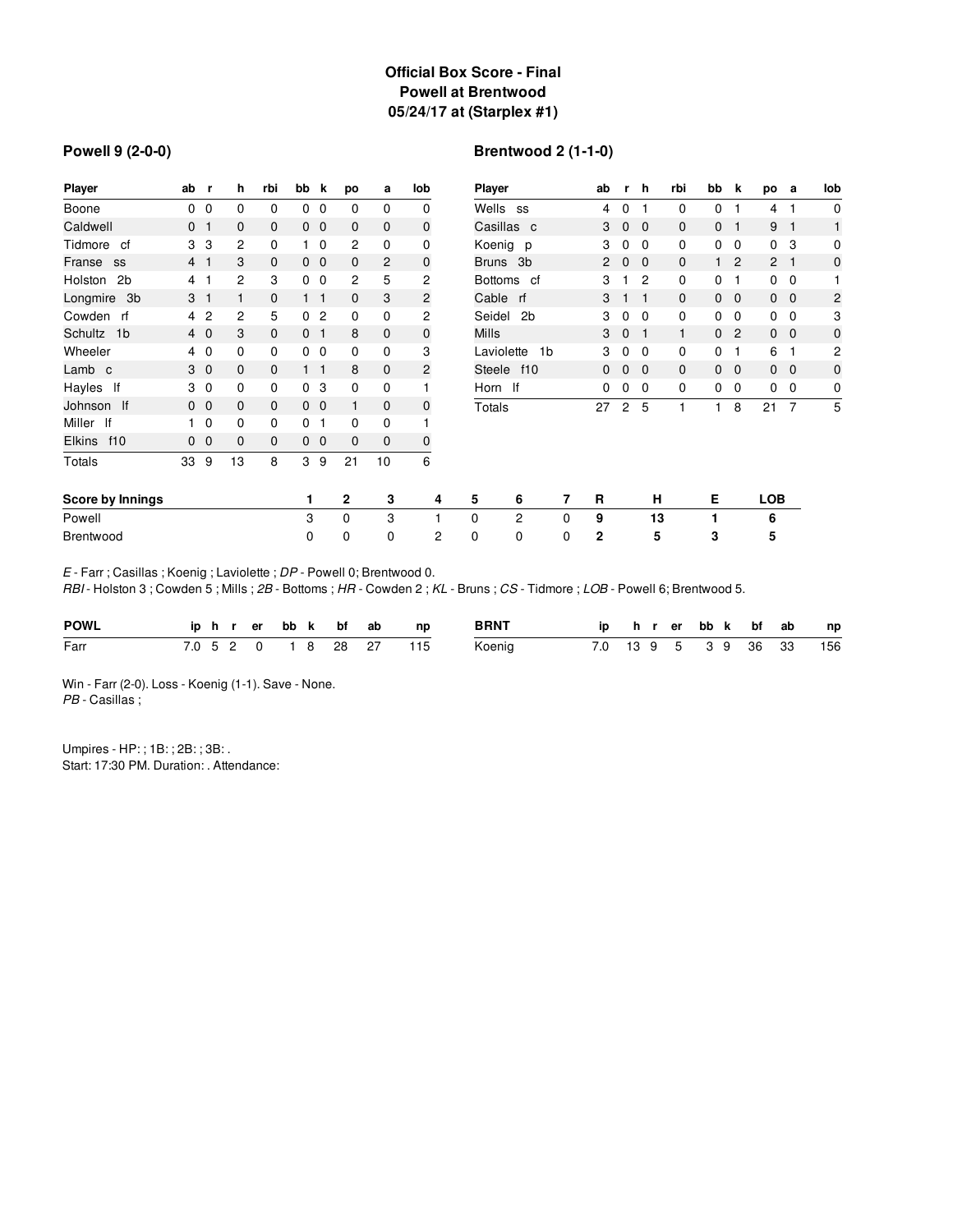# **S c o rin g In nin g s - Fin al Powell at Brentwood 0 5 / 2 4 /1 7 a t ( S ta r ple x # 1 )**

| Score by Innings | $\overline{2}$ | -3       | 4 | -5       | 6 | R | н | ∟OB∶ |
|------------------|----------------|----------|---|----------|---|---|---|------|
| Powell           |                |          |   |          | 2 | 9 |   |      |
| <b>Brentwood</b> |                | $\Omega$ |   | $\Omega$ | 0 | z | b | Б.   |

Powell starters: Brentwood starters: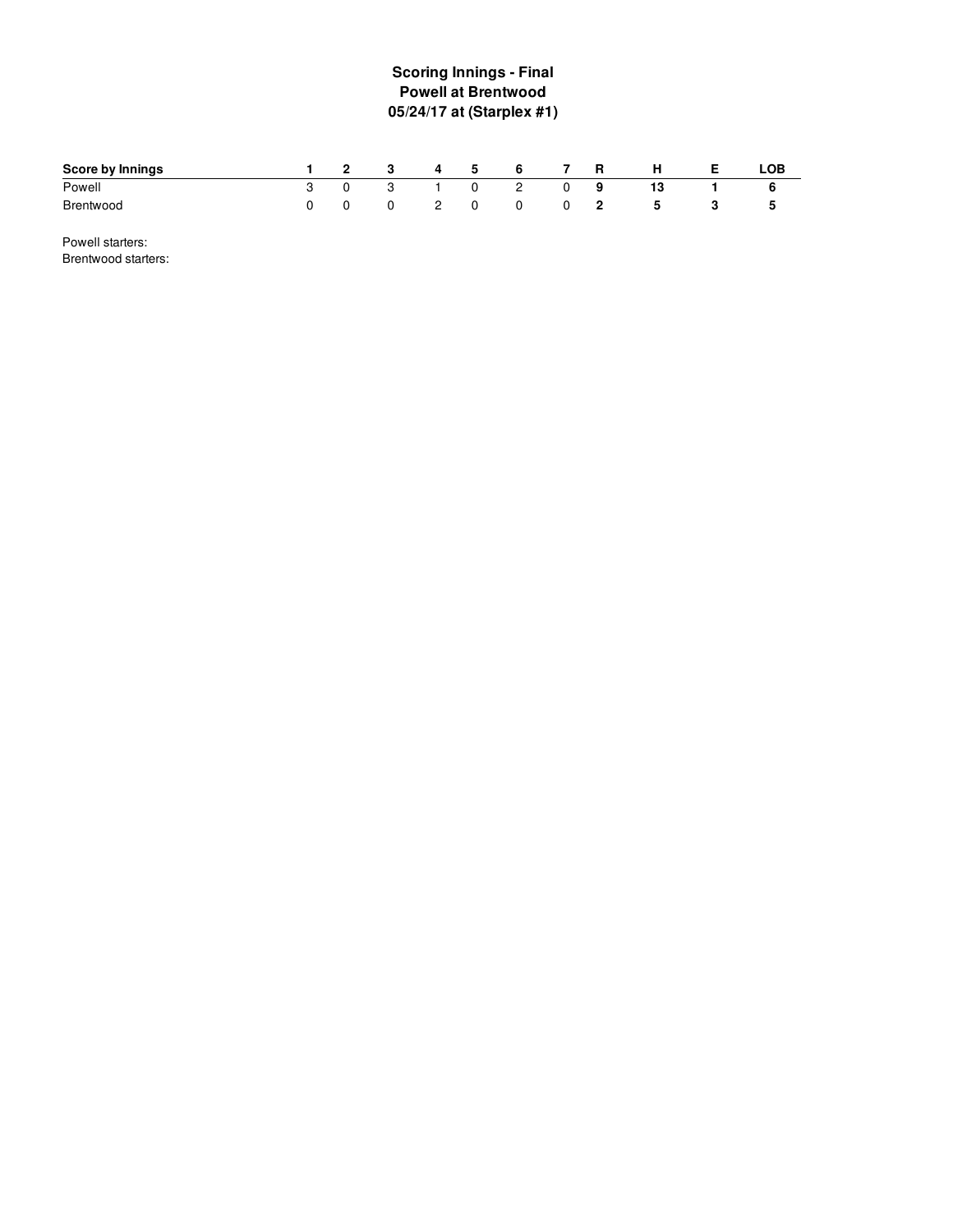## **Play By Play (Full) - Final Powell at Brentwood 05/24/17 at (Starplex #1)**

| <b>Score by Innings</b> | $\overline{\phantom{a}}$ 2 |   | 4 | 5 | 6              | R  | н | LOB |
|-------------------------|----------------------------|---|---|---|----------------|----|---|-----|
| Powell                  |                            | 3 |   | 0 | $\overline{2}$ |    |   |     |
| Brentwood               |                            | 0 | - |   | 0              | -2 | 5 |     |

Powell starters: Brentwood starters:

POWL 1st - Activated T Wells, #8; Activated A Casillas, #11; Activated H Koenig, #45; Activated A Bruns, #22; Activated K Bottoms, #20; Activated F Cable, #32; Activated K Seidel, #13; Activated K Mills, #34; Activated E Laviolette, #14; Activated F Horn, #2; Lineup: H Koenig, #45 in at Pitcher; Lineup: A Bruns, #22 in at Third Base; Tidmore, #1 reached on error by P [H Koenig] to P, (ground ball) [H Koenig, 1B]; Tidmore, #1 advanced to 3rd on last play; Lineup: A Casillas, #11 in at Catcher; Lineup: K Bottoms, #20 in at Center Field; Lineup: F Cable, #32 in at Right Field; Franse, #13 singled to P, (bunt) [H Koenig]; Lineup: E Laviolette, #14 in at First Base; Lineup: K Seidel, #13 in at Second Base; Lineup: T Wells, #8 in at Shortstop; Lineup: F Horn, #2 in at Left Field; Franse, #13 stole 2nd; Lineup: M Tidmore, #1 to Center Field; Lineup: B Franse, #13 to Shortstop; Lineup: L Holston, #60 to Second Base; Lineup: K Longmire, #6 to Third Base; Lineup: K Cowden, #24 to Right Field; Lineup: Sub H Schultz, #41 for K Miller, #44 (Extra Hitter); Lineup: H Schultz, #41 to First Base; Lineup: E Wheeler, #23 to DP; Lineup: M Lamb, #18 to Catcher; Lineup: M Hayles, #2 to Left Field; Lineup: A Farr, #12 to Pitcher; Lineup: Sat A Farr, #12; Lineup: Squashed; Activated A Farr, #12; Lineup: A Farr, #12 to Flex; Lineup: Move A Steele, #1 to #11-hole; Lineup: K Mills, #34 to DP; Lineup: F Horn, #2 to Flex; Lineup: Sat F Horn, #2; Lineup: Squashed; Activated F Horn, #2; Lineup: F Horn, #2 to Flex; Holston, #60 grounded out to SS, (ground ball) [T Wells] M Tidmore scored, B Franse advanced to 3rd; Lineup: Sat M Elkins, #4; Lineup: Squashed; Activated M Elkins, #4; Lineup: M Elkins, #4 to Flex; Lineup: Sat A Steele, #1; Lineup: Squashed; Activated A Steele, #1; Lineup: A Steele, #1 to Flex; Longmire, #6 struck out swinging [Koenig, #45]; **Cowden, #24 homered to CF, (fly ball) [] B Franse scored;** Schultz, #41 singled to LF, (hard ground ball) [F Horn]; Wheeler, #23 grounded out to SS, (ground ball) [T Wells, E Laviolette]; R, H, E, LOB.

BRNT 1st - Wells, #8 grounded out to 3B, (ground ball) [K Longmire, H Schultz]; Casillas, #11 struck out swinging [Farr, #12]; Koenig, #45 grounded out to 2B, (ground ball) [L Holston, H Schultz]; R, H, E, LOB.

POWL 2nd - Lamb, #18 struck out swinging [Koenig, #45]; Hayles, #2 struck out swinging [Koenig, #45]; Tidmore, #1 singled to LF, (fly ball) [F Horn]; Tidmore, #1 caught stealing 2nd [A Casillas, T Wells]; R, H, E, LOB.

BRNT 2nd - Bruns, #22 struck out swinging [Farr, #12]; Bottoms, #20 singled to CF, (fly ball) [M Tidmore]; Cable, #32 reached on fielder's choice to 2B, (ground ball) [L Holston, B Franse, H Schultz] K Bottoms out at 2nd; Cable, #32 stole 2nd; Seidel, #13 grounded out to 2B, (ground ball) [L Holston, H Schultz]; R, H, E, LOB.

POWL 3rd - Franse, #13 singled to CF, (line drive) [K Bottoms]; Holston, #60 reached on error by 1B [E Laviolette] to 1B, (popup) [E Laviolette] B Franse advanced to 2nd; Longmire, #6 walked [Koenig, #45] L Holston advanced to 2nd; **Cowden, #24 homered to RF, (fly ball) [] L Holston scored, K Longmire scored;** Schultz, #41 singled to CF, (fly ball) [K Bottoms]; Schultz, #41 advanced to 2nd on passed ball; Wheeler, #23 grounded out to 3B, (ground ball) [A Bruns, E Laviolette] H Schultz advanced to 3rd; Lamb, #18 grounded out to P, (ground ball) [H Koenig, E Laviolette]; R, H, E, LOB.

BRNT 3rd - Mills, #34 struck out swinging [Farr, #12]; Laviolette, #14 struck out swinging [Farr, #12]; Wells, #8 singled to LF, (line drive) [M Hayles]; Casillas, #11 reached on fielder's choice to SS, (hard ground ball) [B Franse, L Holston] T Wells out at 2nd; R, H, E, LOB.

POWL 4th - Hayles, #2 struck out swinging [Koenig, #45]; Tidmore, #1 walked [Koenig, #45]; Tidmore, #1 stole 2nd; Tidmore, #1 advanced to 3rd on error by C [A Casillas]; **Tidmore, #1 scored on steal of home;** Franse, #13 lined out to 3B, (line drive) [A Bruns]; Holston, #60 singled to RF, (hard ground ball) [F Cable]; Longmire, #6 grounded out to P, (ground ball) [H Koenig, E Laviolette]; R, H, E, LOB.

BRNT 4th - Koenig, #45 grounded out to 3B, (ground ball) [K Longmire, H Schultz]; Bruns, #22 struck out looking [Farr, #12]; Bottoms, #20 doubled to LF, (line drive) [M Hayles]; Cable, #32 singled to 2B, (ground ball) [L Holston] K Bottoms advanced to 3rd; **Seidel, #13 reached on error by P [A** Farr] to P, (ground ball) [A Farr] K Bottoms scored, F Cable advanced to 2nd; Mills, #34 singled to LF, (line drive) [M Hayles] F Cable advanced to 3rd, K Seidel advanced to 2nd; Cable, #32 advanced to home on throw; Laviolette, #14 grounded out to 3B, (ground ball) [K Longmire, H Schultz]; R, H, E, LOB.

POWL 5th - Cowden, #24 struck out swinging [Koenig, #45]; Schultz, #41 struck out swinging [Koenig, #45]; Wheeler, #23 flied out in foul territory, (popup) [E Laviolette]; R, H, E, LOB.

BRNT 5th - Wells, #8 struck out swinging [Farr, #12]; Casillas, #11 flied out to 2B, (fly ball) [L Holston]; Koenig, #45 flied out to CF, (fly ball) [M